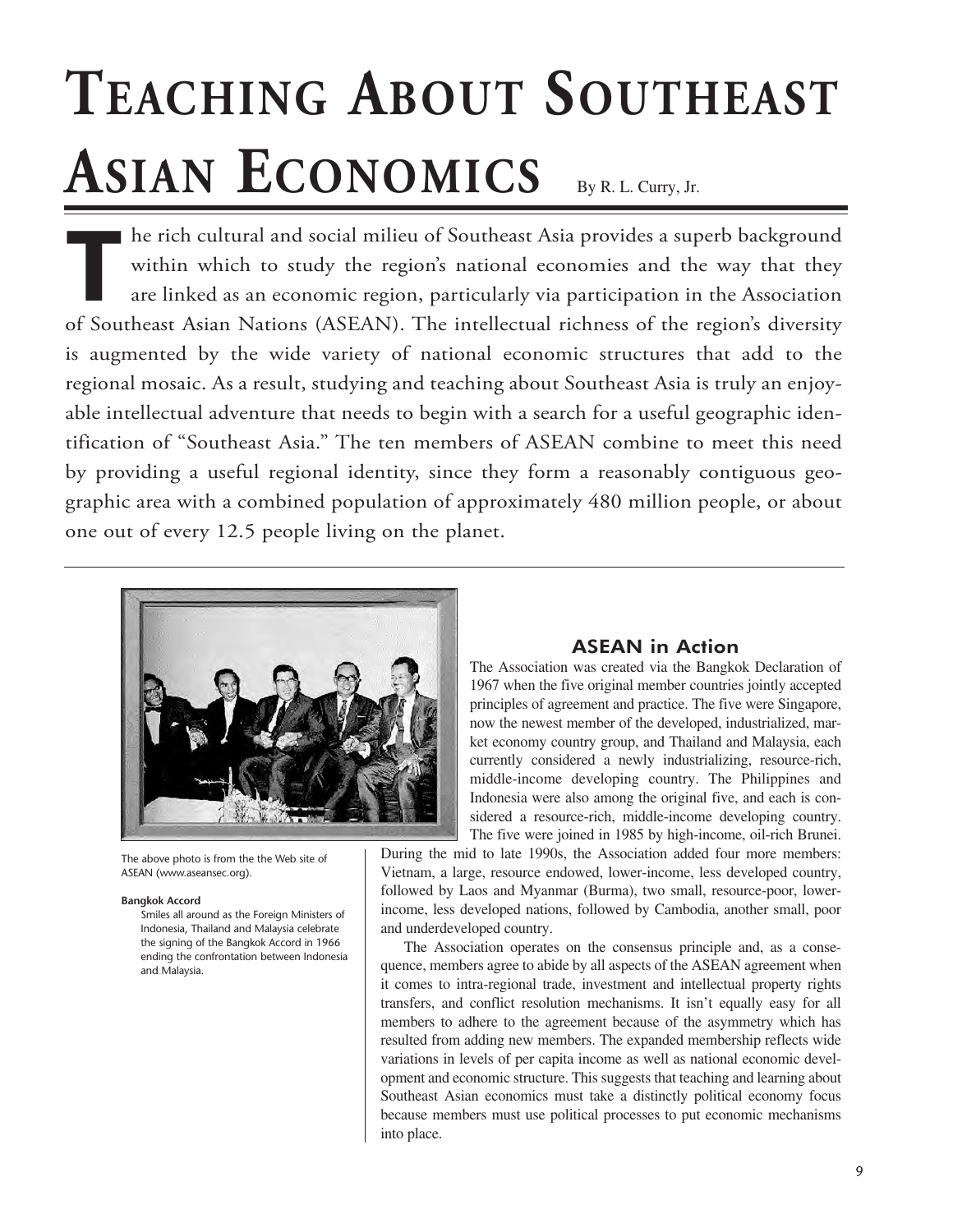The Association has created the ASEAN Regional Forum to deal with potential and real disputes over political or strategic issues. The Forum is a relatively informal agreement whereby ASEAN, its dialogue partners and other countries meet periodically in order to reduce tensions arising from issues ranging from control of the Spratley Islands to military buildups in the South China Sea.

A good topic on which to begin employing this focus is how ASEAN operates as a consensus-driven institution in the face of an economically diverse membership. Its Secretariat is located in Jakarta, Indonesia and it oversees a number of mechanisms. The key one is the ASEAN Free Trade Area (AFTA) and the Common Effective Preferential Tariff (CEPT) scheme that governs internal tariff

reduction and elimination among members via a combination of fast-track and normal-track schedules. The scheme will lower tariffs on most items (others are placed on a temporary exclusion list) to between 0 and 5 percent by 2003 for the six older member countries, and the average tariff for intra-ASEAN trade declined to 4.59 percent in 1999, falling to 2.63 percent in 2002. By this year, 60 percent of tariffs will be eliminated, but it will not be until 2015 that all tariffs will be cut to 0 percent for the six older members and by 2018 for



#### **The ASEAN Secretariat**

The impressive facade of the ASEAN Secretariat building in Jakarta, built on land donated by the Indonesian government. (From the Web site of ASEAN.)

the four newer member nations. There is an escape provision aimed at lessening the severity of a serious negative impact that would result from a strict adherence to fast- and normal-track requirements to reduce and eliminate tariffs on schedule. Under these circumstances, seriously affected items are placed on the temporary exclusion list, while the aim remains to meet all target year goals.

**ASEAN** has various mechanisms to encourage investment<br>in the region: older ones are the ASEAN Industrial<br>Projects (AIP) and ASEAN Industrial Joint Ventures; the<br>payer ones are the ASEAN Industrial Complementation (AICO) in the region: older ones are the ASEAN Industrial Projects (AIP) and ASEAN Industrial Joint Ventures; the newer ones are the ASEAN Industrial Complementation (AICO) and ASEAN Investment Area (AIA) schemes. While these investment generation schemes have met with varying degrees of

success, it should be noted that the vast majority of private sector investment takes place outside of the ASEAN mechanisms. Foreign investors are attracted to the region because of the generally healthy investment climates that are pervasive within member countries. Importantly, in addition to leading directly to investment generation, ASEAN investment schemes offer a signal to potential investors that the region's investment climate is sound.

The Association seeks to prevent or resolve trade, investment and intellectual property disputes that arise periodically between members and external partners via an ASEAN Dialogue Partnership System (ADPS) and a Post-Ministerial Conference (PMC) mechanism. Attracting direct foreign investment, financial capital and industrial technology and know-how are important to ASEAN countries, and the ADPS and PMC mechanisms are useful in preventing obstacles to the free flow of these resources. In addition, they are also useful in negotiating and maintaining access to "outside" markets of export destination for producers domiciled in ASEAN countries.

Indeed, maintaining access to markets outside the region is important to the membership because even with the AFTA/CEPT, exports to external markets account for between 75 and 80 percent of ASEAN's annual exports. Formal and continual contacts between ASEAN and its dialogue partners (e.g., the main sources of resources and export markets) require constant dialogues with partners in North America, the European Union, Australia and New Zealand, Korea, mainland China, Japan, India, Russia and South Korea. Dialogues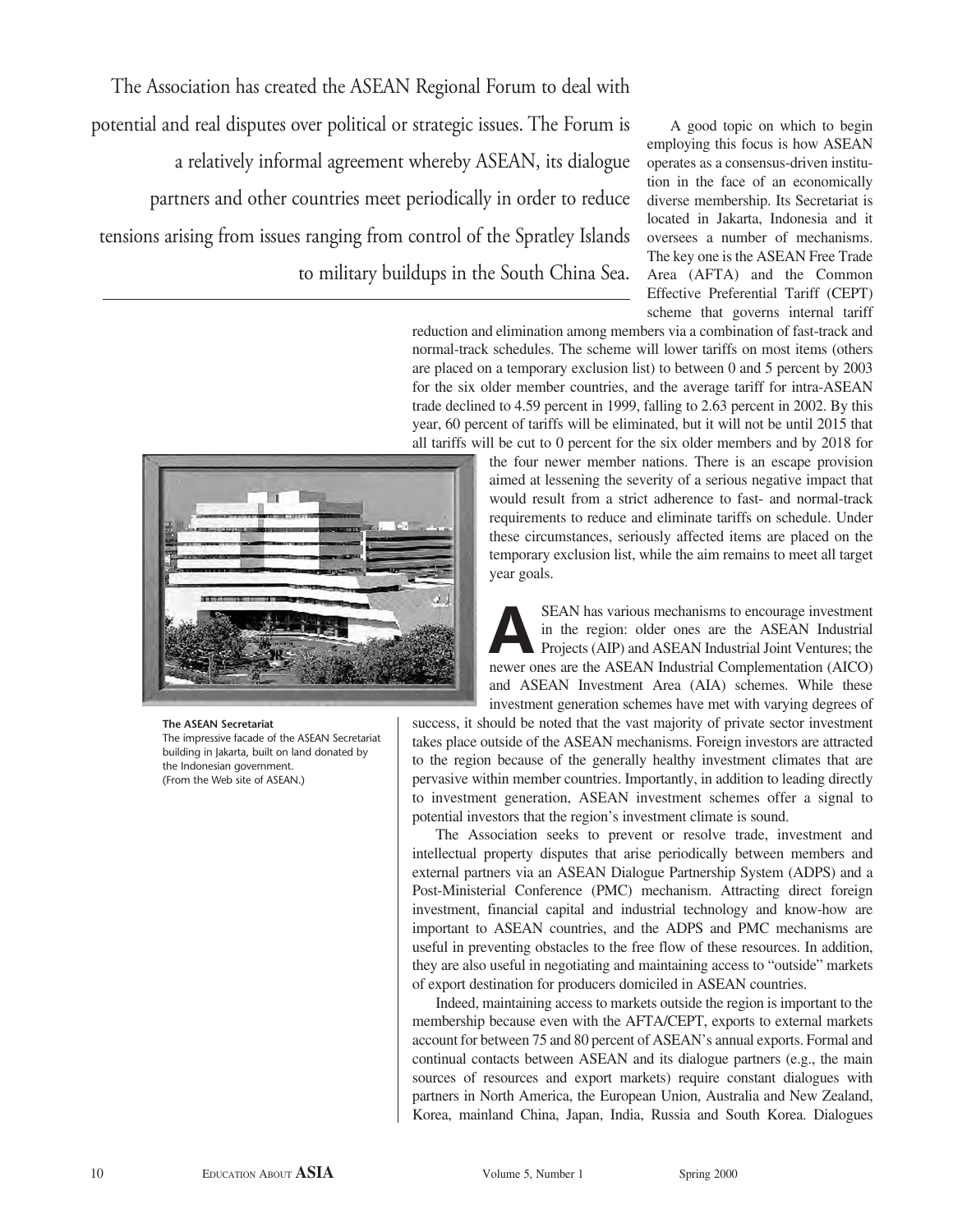take place via standing committees as supplemented by the PMCs. The latter are high-level meetings that occur regularly between ASEAN members and partner countries.

The Association has expanded the spirit of "negotiation over con-

The crisis interrupted a fifteen-year period of extremely buoyant growth in gross domestic products that were recorded by these three Southeast Asian nations and others in the region with the dramatic exceptions of Burma, Laos and Cambodia.

flict" beyond strictly economic issues. The Association has created the ASEAN Regional Forum to deal with potential and real disputes over political or strategic issues. The Forum is a relatively informal agreement whereby ASEAN, its dialogue partners and other countries meet periodically in order to reduce tensions arising from issues ranging from control of the Spratley Islands to military buildups in the South China Sea. It should also be noted that the ASEAN group participates actively in extra-regional institutions such as the Asia-Pacific Economic Cooperation (APEC) and Pacific Economic Cooperation Council (PECC). In fact, each of these organizations has its secretariat domiciled in Singapore where, by the way, the first Ministerial Meeting of the World Trade Organization (WTO) took place.

hile it is important that teaching and learning about Southeast Asian<br>economics focus on the above institutions, particularly ASEAN, it<br>is equally important to understand the major issues that affect<br>Southeast Asian nation economics focus on the above institutions, particularly ASEAN, it is equally important to understand the major issues that affect Southeast Asian national economies and the people of the region. Two very important issues have to do with the recent financial crisis and preventing future episodes, as well as understanding the social impact of the crisis. Other issues range from pursuing environmentally sustainable economic growth and development, narrowing income inequities, reducing widespread poverty, and closing the gap between low-income countries and higher-income countries, particularly when it comes to former centrally planned economies that are in the process of transition toward market economic systems.

The Asian financial crisis that began in 1997 did not become a full-scale economic collapse, even in the most seriously affected Southeast Asian countries—Indonesia, Malaysia and Thailand. The crisis interrupted a fifteenyear period of extremely buoyant growth in gross domestic products that were recorded by these three Southeast Asian nations and others in the region with the dramatic exceptions of Burma, Laos and Cambodia. While the crisis posed a serious challenge to the resumption of growth, it did not degenerate into even greater economic downturns for several reasons. First, productive capacities were enhanced during the period of continual economic growth that preceded the 1997–99 financial crisis; second, domestic policy responses and international assistance permitted affected countries to resume positive growth within a relatively short period of time.

The financial crisis was triggered in July of 1997 when the government of Thailand allowed the baht to find its "market value," thereby abandoning the pegged rate of 25:l vis-à-vis the U.S. dollar. The government recognized that the baht was overvalued, and it expected the rate to change to about 32:1. However, by January of 1998 it had devalued to 55:1, but then it began to regain strength to the 39:1 rate that existed at the end of November 1999. The government undertook the action because the overvalued baht contributed to Thailand's rapidly mounting annual trade deficit. The Asia Foundation reported that during the decade preceding the crisis, Thailand's annual current account deficits were being financed by progressively greater reliance on short-term borrowing, including bank loans from countries such as Japan. As Thailand's current account deficits grew, the government also began to use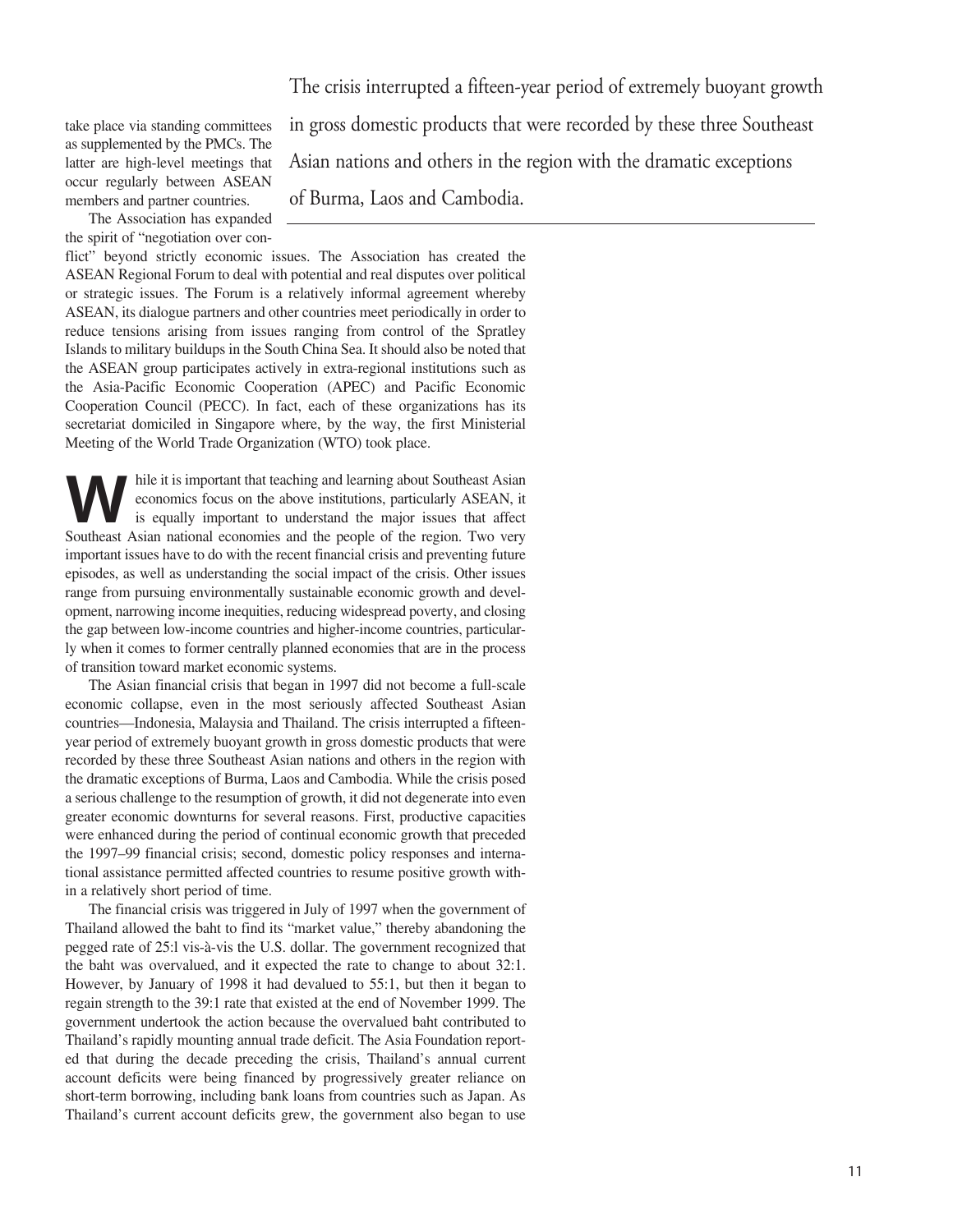While the crisis hit many people hard and recovery is important to them, it is important to note that the pre-crisis boom did not reach everyone. Consequently, the challenges facing Southeast Asian countries are not only related to recovery, but they are pertinent to dealing with inequality and poverty.

some of its international reserves to finance the country's persistent and growing annual trade deficits, and this caused Thailand's foreign exchange holdings to dwindle.

The imports that were being financed by foreign borrowing and using currency reserves were being consumed in high proportions, and this came at the expense of not using them optimally in terms of investing in export expansion and import-substitution ventures. In addition, some of the investment activity that was taking place was extremely reckless, including

speculative ventures in real property "development." This resulted in an excess supply of residential and commercial property. Without sufficient lease or rental receipts and/or sales revenues, more and more of the reckless and speculative ventures resulted in nonperforming loans and, as a consequence, foreign investors began to retreat from Thailand. The baht was therefore put under enormous pressure, and so, too, were the currencies of other countries, particularly Indonesia and Malaysia, for much the same set of reasons.

**The crisis soon "crept" out of Southeast Asia and reached Korea, Russia, Brazil and other countries, and the disorderly and chaotic retreat by short-term investors who had fled Thailand began to be emulated in these count** Brazil and other countries, and the disorderly and chaotic retreat by short-term investors who had fled Thailand began to be emulated in these countries. The crisis that emerged in Thailand and spread to Malaysia, Indonesia and elsewhere occurred because the affected countries shared a structural environment, the elements of which were described by APEC. It called attention to these pervasive structural features: a mismatch between short-term debt and foreign reserves, a large and increasing current account deficit, increased consumption rather than investment, government budget deficits, dependence on foreign capital inflows, overvalued exchange rates, and excessive monetary growth.

Keeping in mind that sustained post-crisis recovery would not be easy, the phenomenon described above would have to be confronted. In addition, external assistance would be required in the form of financial support from bilateral donors. The International Monetary Fund allocated support *under strict conditionality* that mandated a post-crisis characterized by domestic "accountability and transparency." External support combined with internal reform in ways that began to produce a reversal by 1999, but while progress began to take place, it should be noted that much remains to be done by way of political reform not only in Thailand, but also in Malaysia and particularly in Indonesia. Table 1 contains data on the recovery in the three most seriously affected Southeast Asian countries.

| Table 1<br><b>REAL GDP GROWTH (PERCENT) IN THE MOST SERIOUSLY AFFECTED COUNTRIES</b> |      |      |      |        |       |  |  |
|--------------------------------------------------------------------------------------|------|------|------|--------|-------|--|--|
|                                                                                      | 1995 | 1996 | 1997 | 1998   | 1999* |  |  |
| Thailand                                                                             | 8.3  | 6.4  | 0.1  | 3.0    | 1.8   |  |  |
| Indonesia                                                                            | 7.8  | 8.0  | 4.6  | $-0.1$ | 2.6   |  |  |
| Malaysia                                                                             | 8.0  | 8.6  | 7.4  | 3.4    | 5.1   |  |  |
|                                                                                      |      |      |      |        |       |  |  |

Source: International Labor Office. *The Social Impact of the Asian Financial Crisis*. Geneva: ILO, 1999*.* \*Estimated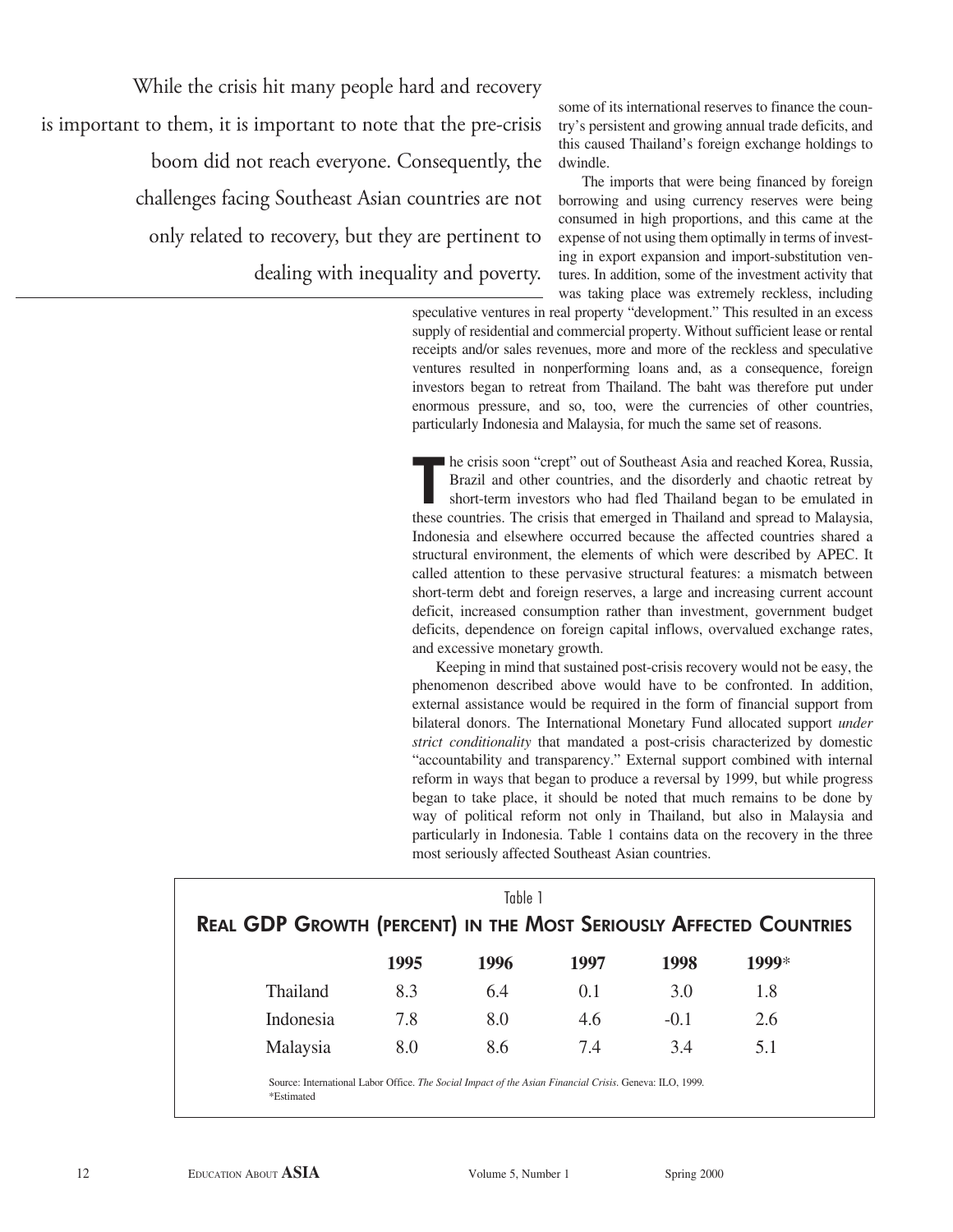## **Social Impacts of the Crisis**

The impact of the financial crisis that hit these and other Southeast Asian economies had a devastating effect on the lives of people who experienced sudden reversals in their economic fortunes. Their material lives improved progressively during the pre-1997 period. The crisis caused the rate of job creation to slow and the unemployment rate to increase as job creation failed to match labor force growth, and people were forced to experience retrenchment as their real income declined. The reversals took place throughout the region, including economies with minimal social safety nets, but excluding economically well-managed Singapore. Even in those countries that had institutional networks in place, the capacity of their governments to finance safety network programs was substantially diminished by downturns in their ability to generate public revenues that were required to finance needed services.

Within each Southeast Asian country, the impact was not felt evenly. The crisis had a particularly adverse impact on the lives of women who faced reduced formal employment opportunities and who also had to suffer residual difficulties due to family responsibilities associated with nurturing children. Migrant laborers faced a particular problem as retrenchment caused some governments to replace them with unemployed indigenous workers. Older workers who were vulnerable to economic change tended to find it difficult to maintain their jobs during the crisis. While no completely accurate account of the legacy of the crisis is likely to be forthcoming, the APEC and other institutional and individual observers have concluded the following: first, while not a general effect, many have had difficulty in regaining employment due to rapid technological change, and a large number of these unemployed workers lack the ability to cope with the social consequences of prolonged unemployment. Second, many lives were temporarily interrupted, including those of people who were more able to weather the economic storm and who had sound career prospects. For example, some tertiary and even secondary students were forced to drop out of formal schooling and training in order to take relatively low-paying jobs, at least temporarily.

While the crisis hit many people hard and recovery is important to them, it is important to note that the pre-crisis boom did not reach everyone. Consequently, the challenges facing Southeast Asian countries are not only related to recovery, but they are pertinent to dealing with inequality and poverty. While the empirical data in Table 1 show the magnitude of the downturn and the start of the recovery, they do not reveal the personal stories of the persistent impact that poverty has *on the lives of very real human beings*.

Table 2 attempts to fill this gap by providing data that reveal the magnitude of poverty experienced by the region's people. The table provides data on human development and poverty throughout the region. The United Nations Economic Development Program's Human Development Index (HDI) measures the absence of deprivation within a country. A complete absence of deprivation would yield an HDI value of 1.00, and a relatively high index value means that more human needs are met and therefore fewer people are forced to endure material deprivation. A complementary measure is the

| Table 2                                     |      |                 |            |  |  |  |  |  |
|---------------------------------------------|------|-----------------|------------|--|--|--|--|--|
| Measures of Poverty in Southeast Asia: 1995 |      |                 |            |  |  |  |  |  |
| <b>Country</b>                              | HDI  | <b>HDI Rank</b> | <b>HPI</b> |  |  |  |  |  |
| Singapore                                   | .896 | 28              | 6.5        |  |  |  |  |  |
| <b>Brunei</b>                               | .889 | 35              | 0.2        |  |  |  |  |  |
| Thailand                                    | .838 | 59              | 11.9       |  |  |  |  |  |
| Malaysia                                    | .834 | 60              | NA.        |  |  |  |  |  |
| Indonesia                                   | .679 | 96              | 20.2       |  |  |  |  |  |
| Philippines                                 | .677 | 98              | 17.7       |  |  |  |  |  |
| Vietnam                                     | .560 | 122             | 26.1       |  |  |  |  |  |
| Myanmar                                     | .481 | 131             | 27.5       |  |  |  |  |  |
| Laos                                        | .465 | 136             | 39.4       |  |  |  |  |  |
| Cambodia                                    | .422 | 140             | 39.9       |  |  |  |  |  |

Source: United Nations Development Program. *Human Development Report 1998*. New York and London: Oxford University Press, 1998: pp. 128–130 and 146–147. Also see World Bank. *World Development Report 1998.* New York and London: Oxford University Press, 1998. Note that these are annual publications.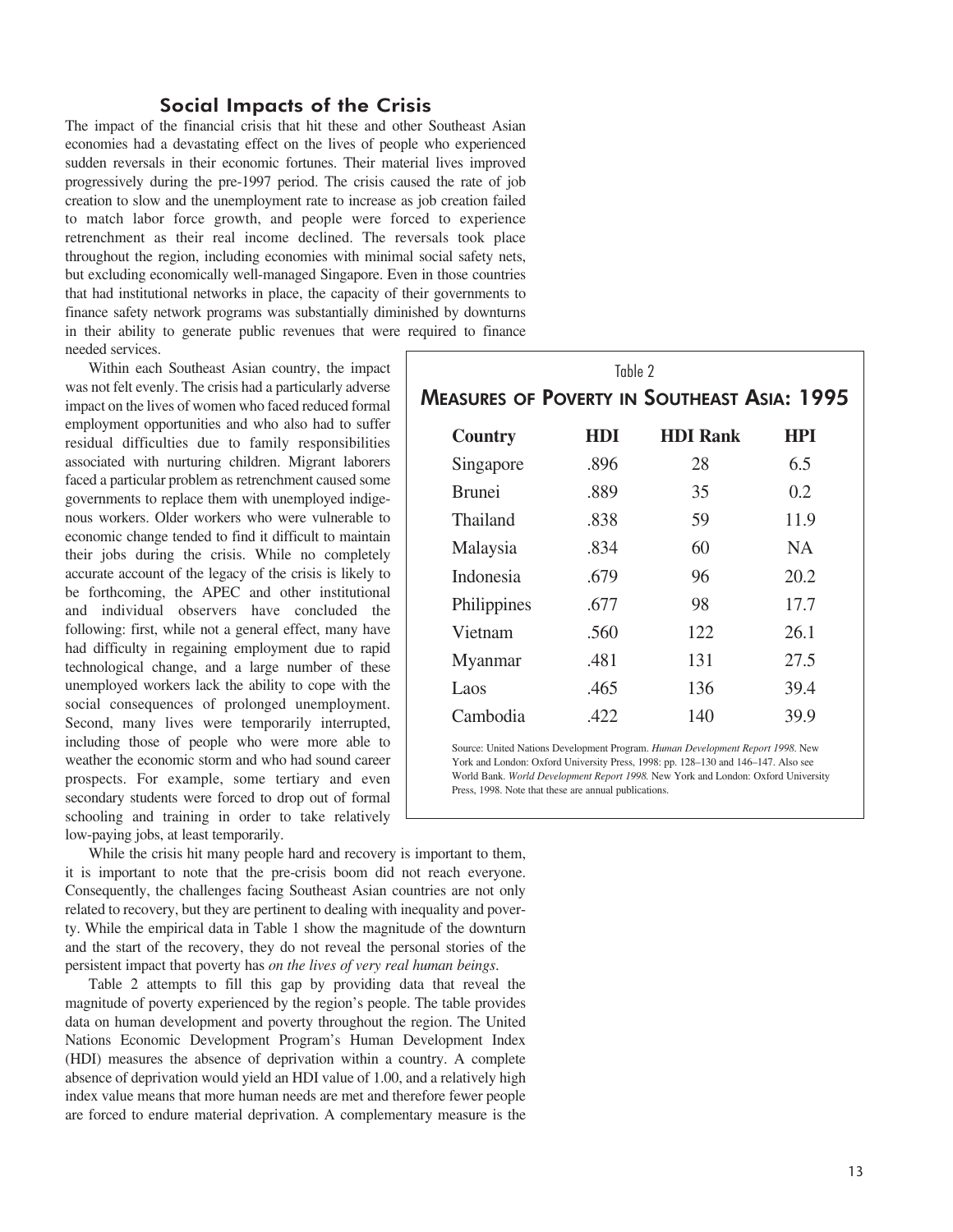Environmentalists argue that the crisis worsened the prospects

for sustainable development because it caused the most seriously affected countries' governments and people to overexploit the natural environment in order to meet needs that could not be met otherwise.

World Bank's Human Poverty Index (HPI) that measures the percentage of a country's population who live in circumstances in which they find it absolutely impossible to acquire the resources they need to meet their basic needs on a sustainable basis. However, the measure does not account for the economically marginal families living perilously close to absolute poverty. Available data for the

year 1995 show the degree to which Southeast Asian countries were able to confront poverty prior to the onset of the financial crisis. The data clearly show that any "economic miracle" that might have occurred in Asia failed to reach vast numbers of human beings who lived throughout Southeast Asia.

In their effort to restore growth, government decision makers tended to do things that exacerbated the environmental problems that began to plague the region during the growth period. The increase in urban population that took place during the growth period made more people vulnerable to growing hazardous waste emissions caused by both emerging production processes and consumption patterns. The prospects for sustainable long-term economic growth and development were dampened when forest and marine resources were overexploited. Environmentalists argue that the crisis worsened the prospects for sustainable development because it caused the most seriously affected countries' governments and people to overexploit the natural environment in order to meet needs that could not be met otherwise. This happened most acutely in Indonesia, but other countries such as Malaysia, the Philippines, and Thailand also had been making sustainable development problematic throughout the growth period; the crisis only worsened matters.

## **A Final Observation**

Studying about Southeast Asian economics means confronting a variety of issues (including those discussed above), and it must be noted that often there is no general agreement on all aspects of the issues. In order to confront this fact of intellectual life, and prior to teaching about the region's economic life, instructors need to find the most useful sources of information. An acknowledged reliable source of ideas, data and information about the economic, social, political and strategic aspects of these and other issues is the Institute of Southeast Asian Studies (ISEAS). The Institute publishes the *ASEAN Economic Bulletin*, *Southeast Asian Affairs*, *Regional Outlook,* and an array of high quality books and monographs. Other useful and informative sources include the ASEAN Secretariat, publisher of *The AFTA Reader* and other annual and periodic reports, and both the Asia Foundation and the Asian Development Bank. In addition to consulting these sources for pertinent articles, the reader is advised to consult the following set of bibliographic references that focus on the matters briefly discussed herein and on other important issues.  $\blacksquare$ 

**R. L. CURRY, JR.** is Professor Emeritus, Economics and International Affairs, California State University, Sacramento where he chaired each department for six years. He has taught about Southeast Asian economics at CSUS, the University of Hawaii at Manoa, the National University of Singapore, and Vietnam National University at Ho Chi Minh City. He also has been a Senior Fulbright Research Fellow at Singapore's Institute of Southeast Asian Studies. He has written extensively on Southeast Asian economics in the *ASEAN Economic Bulletin*, *Southeast Asian Affairs*, *Asian Thought and Society*, *The Journal of Third World Studies*, and *Pacific Affairs*.